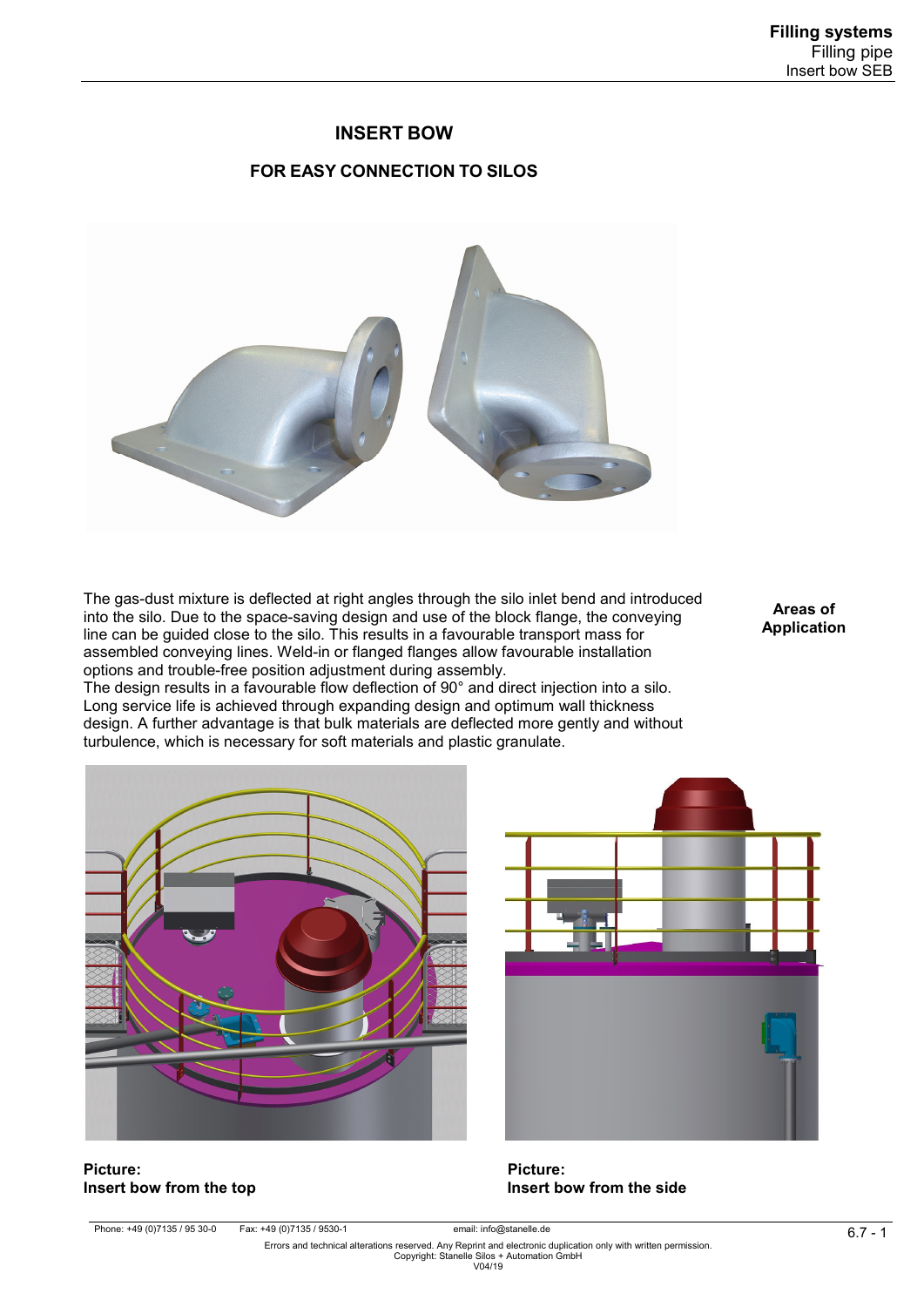- $\triangleright$  Low wear during flight conveyance
- $\triangleright$  Gentle material deflection
- $\triangleright$  Very good flow properties due to expansion, already at the beginning of the deflection
- $\triangleright$  No clogging with coarse-grained bulk materials
- $\triangleright$  No vortex formation possible
- Case: Grey cast iron EN-GJL-200 or
- $\triangleright$  Rust removal: SA 2.5
- Primer:  $2K$ ; 40 $\mu$ m
- > Top coat: 2K; RAL 9006; 40µm

## **Dimension table insert bow**

| DN/PN10                   | 50       | 65  | 80  | 100   | 125                                   | 150               |  |
|---------------------------|----------|-----|-----|-------|---------------------------------------|-------------------|--|
| $\mathsf{A}$              | 160      | 192 |     | 240   | 290                                   | 340               |  |
| $\mathsf E$               | 290      | 332 |     | 388   | 460                                   | 510               |  |
| $\mathsf F$               | 250      | 292 |     | 348   | 410                                   | 460               |  |
| $\mathsf C$               | 110      | 125 |     | 135   | 150                                   | 170               |  |
| G                         | 130      |     |     |       |                                       | 260               |  |
| $\boldsymbol{\mathsf{H}}$ | 20       |     |     |       |                                       |                   |  |
| $\mathsf D$               | 263      | 301 |     | 353   | $\hspace{0.05cm}$ – $\hspace{0.05cm}$ | --                |  |
| D <sub>1</sub>            | 219      |     | 273 | 323,9 | $\hspace{0.05cm}$ – $\hspace{0.05cm}$ | $- -$             |  |
| S <sub>1</sub>            | 4,5      | 5,6 |     |       | $\hspace{0.05cm}$                     | $\qquad \qquad -$ |  |
| s2                        | 40<br>30 |     |     |       |                                       |                   |  |
| d1                        | 18       |     |     |       |                                       |                   |  |
| d2                        | M16      |     |     |       |                                       |                   |  |
| Weight SEB kg             | 19       | 25  | 26  | 42    | 55                                    | 70                |  |













email: info@stanelle.de<br>6.7 – 6.7 Errors and technical alterations reserved. Any Reprint and electronic duplication only with written permission.<br>Copyright: Stanelle Silos + Automation GmbH<br>V04/19

**Details / Design**